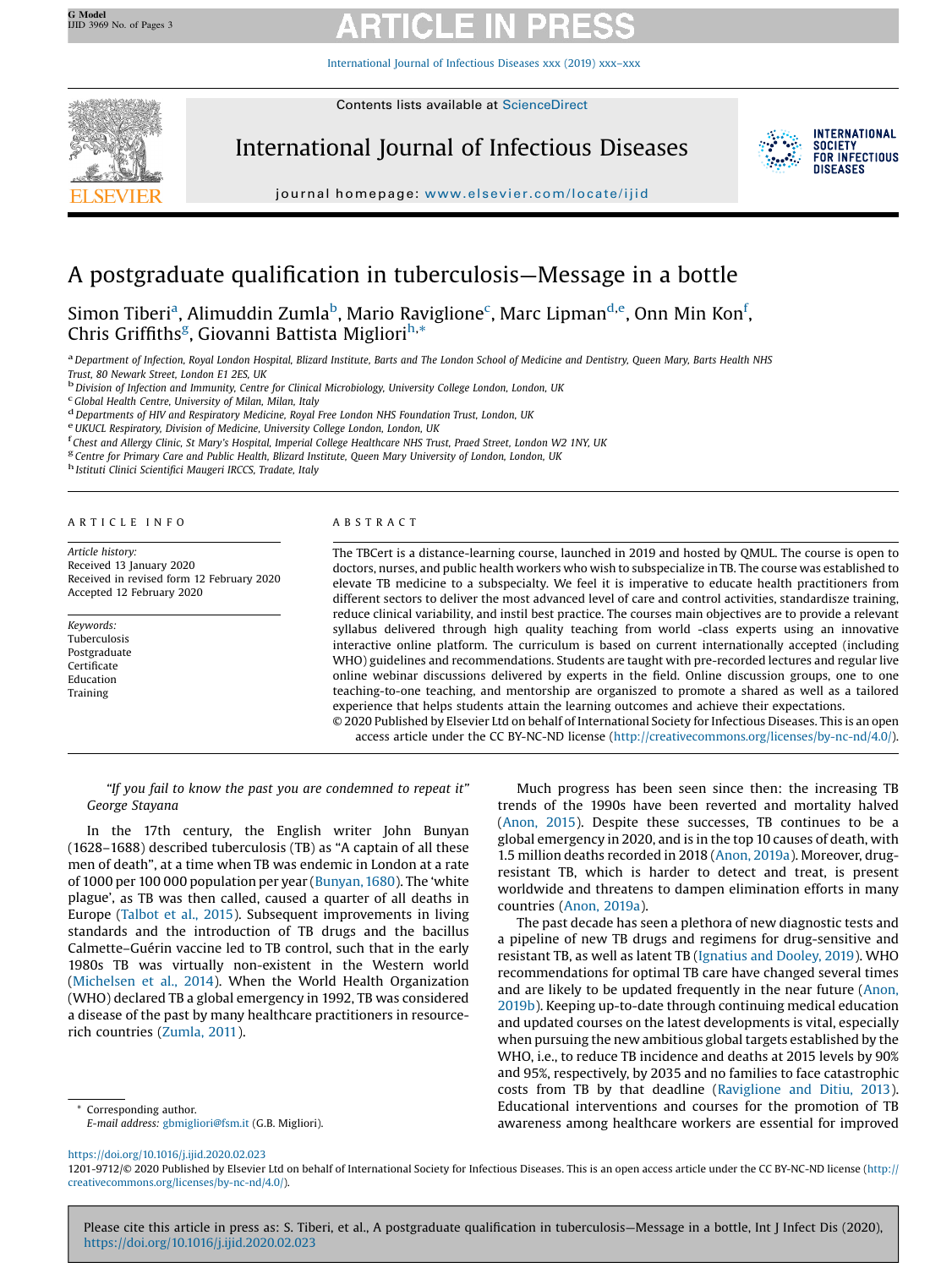# Table 1

### TB Certificate Modules.

<span id="page-1-0"></span>2 S. Tiberi et al. / International Journal of Infectious Diseases xxx (2019) xxx–xxx

| Module                                      | Brief aim and description                                                                                                                                                                                                                                                                                                                                                                                                                                                                                                                                                                                                         |
|---------------------------------------------|-----------------------------------------------------------------------------------------------------------------------------------------------------------------------------------------------------------------------------------------------------------------------------------------------------------------------------------------------------------------------------------------------------------------------------------------------------------------------------------------------------------------------------------------------------------------------------------------------------------------------------------|
| Introduction to TB                          | Comprehensive overview of TB, covering the history, disease pathogenesis, epidemiology, prevention, diagnosis, and<br>management of drug-susceptible TB.                                                                                                                                                                                                                                                                                                                                                                                                                                                                          |
| Risk Factors and Risk Groups                | In-depth review of specific and challenging aspects surrounding the clinical management of TB, including<br>rehabilitation, post TB infections, palliative care, and holistic care. Students will review the effects of smoking, alcohol,<br>diabetes, and HIV, as well as the specific impact of TB in children and the elderly.                                                                                                                                                                                                                                                                                                 |
| Multidrug-resistant TB (MDR-TB)             | Comprehensive overview of MDR-TB, with an emphasis on epidemiology, diagnostics, and treatment regimens. In<br>addition, students will learn to design and evaluate treatment regimens, with particular focus on new and re-purposed<br>drugs, side effects, and therapeutic drug monitoring. Students will obtain an understanding of programmatic and<br>clinical aspects of the management of MDR-TB and appreciate the complexities surrounding the management of MDR-<br>TB at the local, national, and international levels. In addition, students will devise and evaluate plans for the<br>management of MDR-TB patients. |
| Public Health <sup>a</sup>                  | Comprehensive overview of the public health aspects of TB with an emphasis on the theory, guidelines, and exercises<br>used to practice the concepts taught. Students will be taught about national TB programmes and develop knowledge<br>related to strategic planning and managing TB outbreaks. Students will develop knowledge to conduct some<br>epidemiological and public health tasks, and complete coursework to develop skills in critical evaluation and a written<br>presentation.                                                                                                                                   |
| Research and Development in TB <sup>a</sup> | This module provides preparation for performing research in TB. Topics covered will include theory and priority areas<br>for prevention, diagnosis, and treatment. Students will also evaluate how to review the literature, develop protocols,<br>conduct trials, and design a research project. Finally, students will develop a basic understanding of research ethics,<br>research methods, study design, and statistical methods. The module will include coursework to consolidate these<br>skills.                                                                                                                         |

<sup>a</sup> Elective module.

identification of active and latent TB, as well as for the implementation of new tools for the management, control, and elimination of TB. Continuing education is part and parcel of global TB control and elimination initiatives (Griffiths and [Sturdy,](#page-2-0) 2007; [Cabral](#page-2-0) et al., 2017).

While there are several established TB training programmes, few if any give a specific postgraduate qualification to address this disease separately, even though such a qualification was discussed as early as the 1920s (Philip, 1922; [France,](#page-2-0) 1920). The Queen Mary University of London (QMUL) Certificate in TB (TBCert) aims to provide just that through an international concerted effort, creating a world-class offering that can be accessed remotely from any corner of the globe.

The TBCert is a distance-learning course, launched in 2019 and hosted by QMUL, a Russell Group university. The course is open to doctors, nurses, and public health workers who wish to subspecialize in TB.

The course was established following a perceived need to elevate TB medicine to a subspecialty. We feel it is imperative to educate health practitioners from different sectors to deliver the most advanced level of care and control activities, standardize training, reduce clinical variability, and instil best practice. The aim of the certificate programme is therefore to establish an internationally recognized qualification in TB that may serve both as an exit examination for higher specialist trainees and a desirable qualification for senior health workers such as nurse leads and TB programme managers.

It aims to reduce variation in clinical practice through the use of recognized international standards, and provide a certified benchmark that demonstrates knowledge and considerable competence in TB. The courses main objectives are to provide a relevant syllabus delivered through high quality teaching from world-class experts using an innovative interactive online platform.

The curriculum is based on current internationally accepted (including WHO) guidelines and recommendations. Students are taught with pre-recorded lectures and regular live online webinar discussions delivered by experts in the field. Online discussion groups, one-to-one teaching, and mentorship are organized to promote a shared as well as a tailored experience that helps students attain the learning outcomes and achieve their expectations.

The TBCert is currently composed of three mandatory modules (Introduction to TB, Risk Factors and Risk Groups, and Multidrug-resistant TB) and one of either Public Health, or Research and Development (Table 1). These modules will be updated iteratively so that they are always 'in date'.

TBCert covers the essential requirements required for all TB specialists wishing to further their knowledge, practise in the field, and also develop research interests or public health skills.

We are currently concentrating our efforts on providing the course in different languages tailored to TB-endemic countries where we believe the TBCert will make a difference. Your collaboration and support are most welcome!

# Funding source

No funding received.

# Ethical approval

Not research, not required.

# Conflict of interest

The authors declare no conflicts of interest.

# Acknowledgements

The Certificate in TB course was launched by the Blizard Institute of Queen Mary University of London for the academic year 2019/20 on the September 16, 2019. [https://www.qmul.ac.uk/](https://www.qmul.ac.uk/postgraduate/taught/coursefinder/courses/TB-online-pgcert/) postgraduate/taught/coursefi[nder/courses/TB-online-pgcert/.](https://www.qmul.ac.uk/postgraduate/taught/coursefinder/courses/TB-online-pgcert/)

# References

Anon. Global TB report 2015. World Health [Organization;](http://refhub.elsevier.com/S1201-9712(20)30081-3/sbref0005) 2015 ISBN 978 92 4 [156505](http://refhub.elsevier.com/S1201-9712(20)30081-3/sbref0005) 9.

Anon. Global TB report 2019. Geneva: World Health [Organization;](http://refhub.elsevier.com/S1201-9712(20)30081-3/sbref0010) 2019 Licence: CC [BY-NC-SA](http://refhub.elsevier.com/S1201-9712(20)30081-3/sbref0010) 3.0 IGO.

Anon. Rapid [communication:](http://refhub.elsevier.com/S1201-9712(20)30081-3/sbref0015) key changes to treatment of drug-resistant TB. Geneva: World Health Organization; 2019 [\(WHO/CDS/TB/2019.26\).](http://refhub.elsevier.com/S1201-9712(20)30081-3/sbref0015) Licence: CC [BY-NC-SA](http://refhub.elsevier.com/S1201-9712(20)30081-3/sbref0015) 3.0 IGO.

Bunyan J. The life and death of Mr. Badman. [Nathaniel](http://refhub.elsevier.com/S1201-9712(20)30081-3/sbref0020) Ponder; 1680.